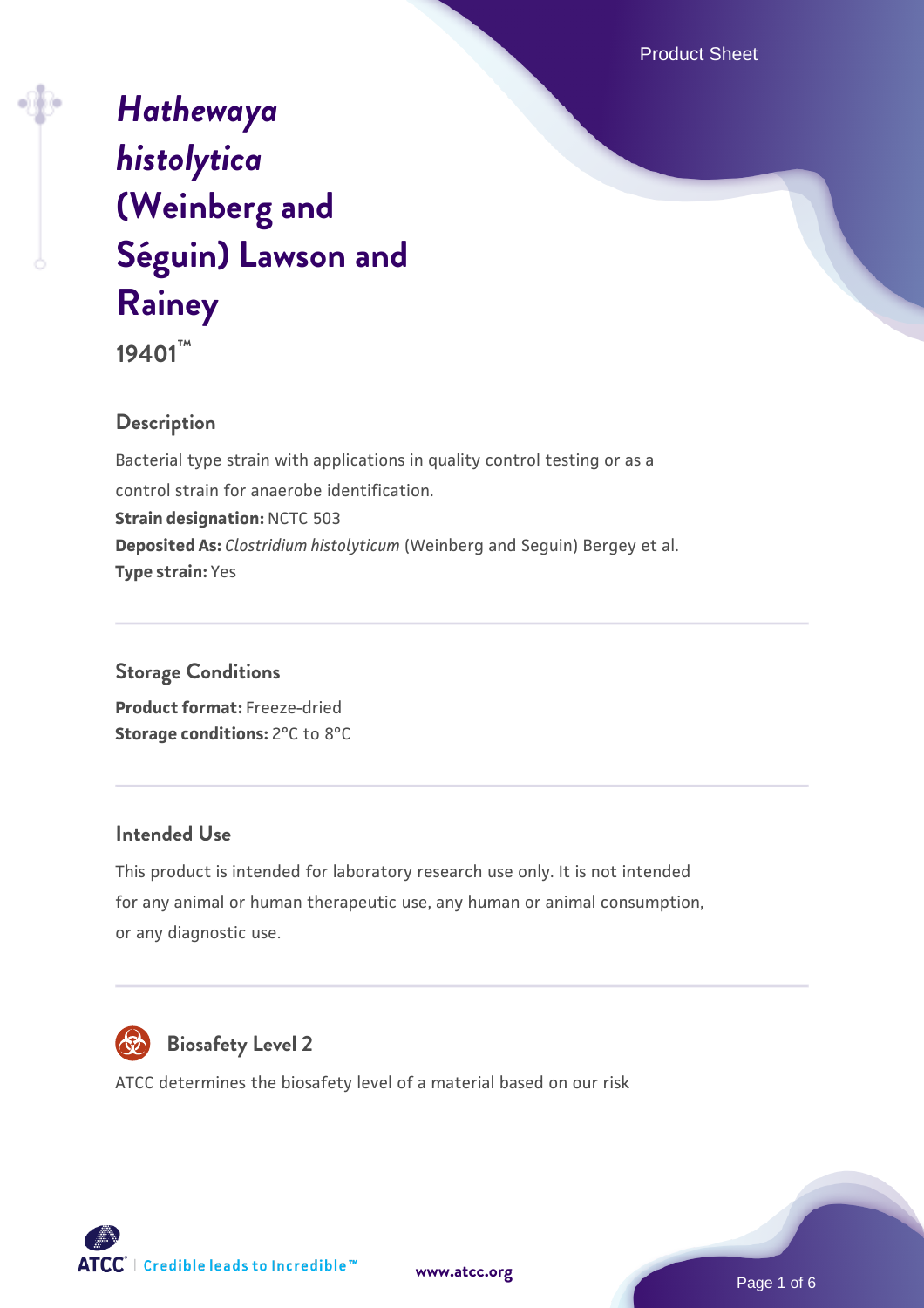**19401**

assessment as guided by the current edition of *Biosafety in Microbiological and Biomedical Laboratories (BMBL)*, U.S. Department of Health and Human Services. It is your responsibility to understand the hazards associated with the material per your organization's policies and procedures as well as any other applicable regulations as enforced by your local or national agencies.

ATCC highly recommends that appropriate personal protective equipment is always used when handling vials. For cultures that require storage in liquid nitrogen, it is important to note that some vials may leak when submersed in liquid nitrogen and will slowly fill with liquid nitrogen. Upon thawing, the conversion of the liquid nitrogen back to its gas phase may result in the vial exploding or blowing off its cap with dangerous force creating flying debris. Unless necessary, ATCC recommends that these cultures be stored in the vapor phase of liquid nitrogen rather than submersed in liquid nitrogen.

#### **Certificate of Analysis**

For batch-specific test results, refer to the applicable certificate of analysis that can be found at www.atcc.org.

#### **Growth Conditions**

**Medium:**  [ATCC Medium 2107: Modified Reinforced Clostridial](https://www.atcc.org/-/media/product-assets/documents/microbial-media-formulations/2/1/0/7/atcc-medium-2107.pdf?rev=ee9354b0a6e64625ada8a6381e27065c) [ATCC Medium 260: Trypticase soy agar/broth with defibrinated sheep blood](https://www.atcc.org/-/media/product-assets/documents/microbial-media-formulations/2/6/0/atcc-medium-0260.pdf?rev=5d6614780b1c4acf817a324e2507f087) **Temperature:** 37°C **Atmosphere:** Anaerobic

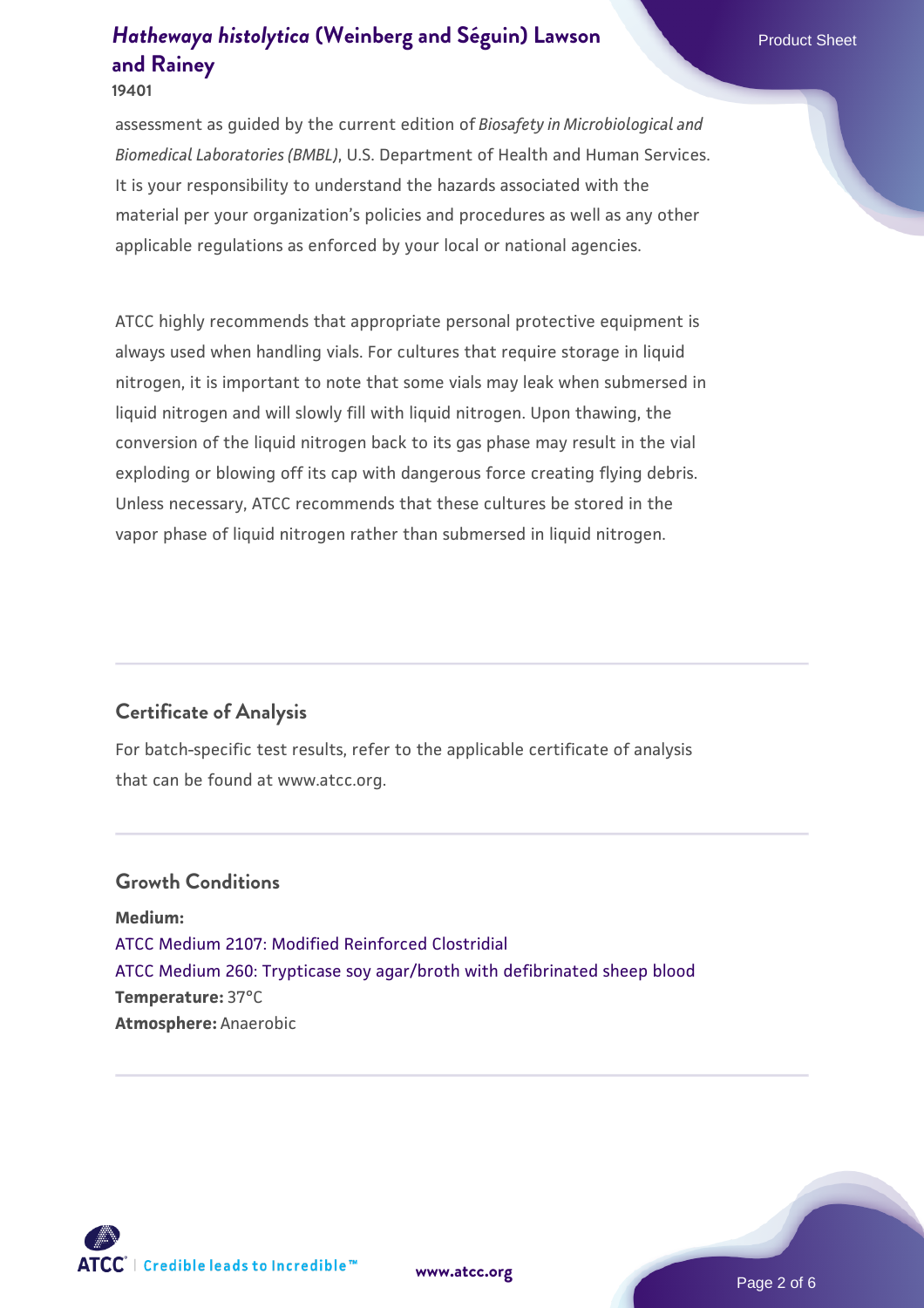#### **19401**

#### **Handling Procedures**

- 1. Open vial according to enclosed instructions.
- 2. Under anaerobic conditions, withdraw 0.5 mL of #2107 broth from a single test tube (5 to 6 mL), with a Pasteur or 1.0 mL pipette. Rehydrate the entire pellet.
- 3. Aseptically transfer this aliquot back into the broth tube. Mix well.
- 4. Use several drops of the suspension to inoculate a pre-reduced tube of #2107 broth and a pre-reduced Brucella blood plate (Anaerobe Systems, AS-111 or AS-141) and a #260 slant. An aerobic blood plate may also be streaked to check for purity.
- 5. Incubate the tubes and plate under anaerobic conditions at 37°C for 24 to 48 hours. Incubate the purity plate aerobically at 37°C. Turbid growth is evident in the broth at 24 to 48 hours.

#### ANAEROBIC CONDITIONS:

Anaerobic conditions for transfer may be obtained by either of the following:

- Use of an anaerobic gas chamber, or
- $\, \circ \,$  Placement of test tubes under a gassing cannula system connected to anaerobic gas.

Anaerobic conditions for incubation may be obtained by any of the following:

- Loose screw caps on test tubes in anaerobic chamber,
- Loose screw caps on test tubes in an activated anaerobic gas pack jar, or
- Use of sterile butyl rubber stoppers on test tubes so that an anaerobic gas headspace is retained.

#### **Notes**

ATCC recommends Brucella Blood Plates from Anaerobe Systems (AS-111 or AS-141).

Always use freshly prepared pre-reduced media or pre-reduced media that has been previously prepared but stored under anaerobic conditions.

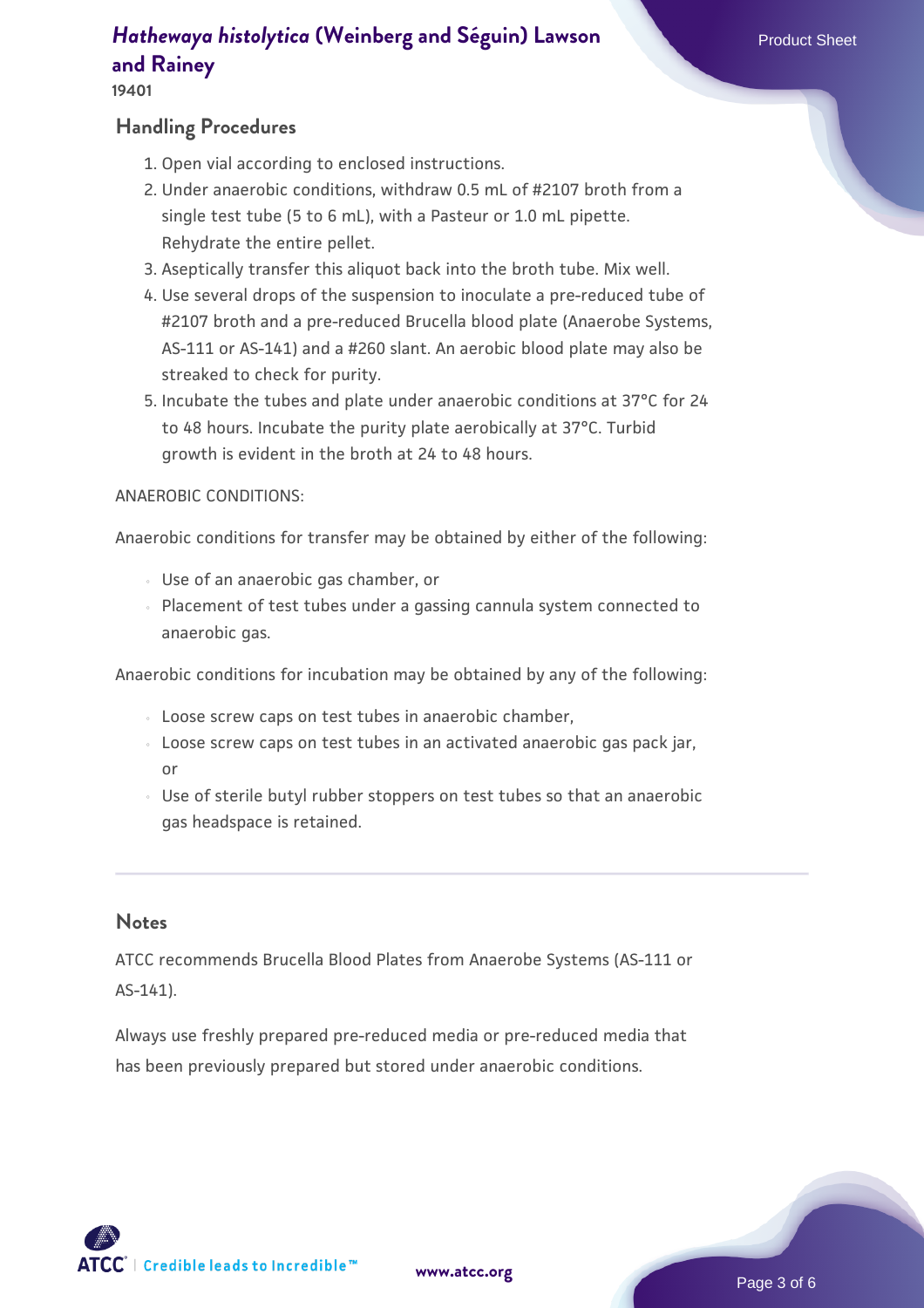Resazurin in the media is a color indicator for anaerobic conditions. Observance of pink color in medium before use or during incubation shows anaerobic conditions have not been met and oxidation has occurred. Medium should be discarded.

Additional information on this culture is available on the ATCC<sup>®</sup> web site at www.atcc.org.

#### **Material Citation**

If use of this material results in a scientific publication, please cite the material in the following manner: *Hathewaya histolytica* (Weinberg and Séguin) Lawson and Rainey (ATCC 19401)

#### **References**

References and other information relating to this material are available at www.atcc.org.

#### **Warranty**

The product is provided 'AS IS' and the viability of ATCC® products is warranted for 30 days from the date of shipment, provided that the customer has stored and handled the product according to the information included on the product information sheet, website, and Certificate of Analysis. For living cultures, ATCC lists the media formulation and reagents that have been found to be effective for the product. While other unspecified media and reagents may also produce satisfactory results, a change in the ATCC and/or depositor-recommended protocols may affect the recovery, growth, and/or function of the product. If an alternative medium



**[www.atcc.org](http://www.atcc.org)**

Page 4 of 6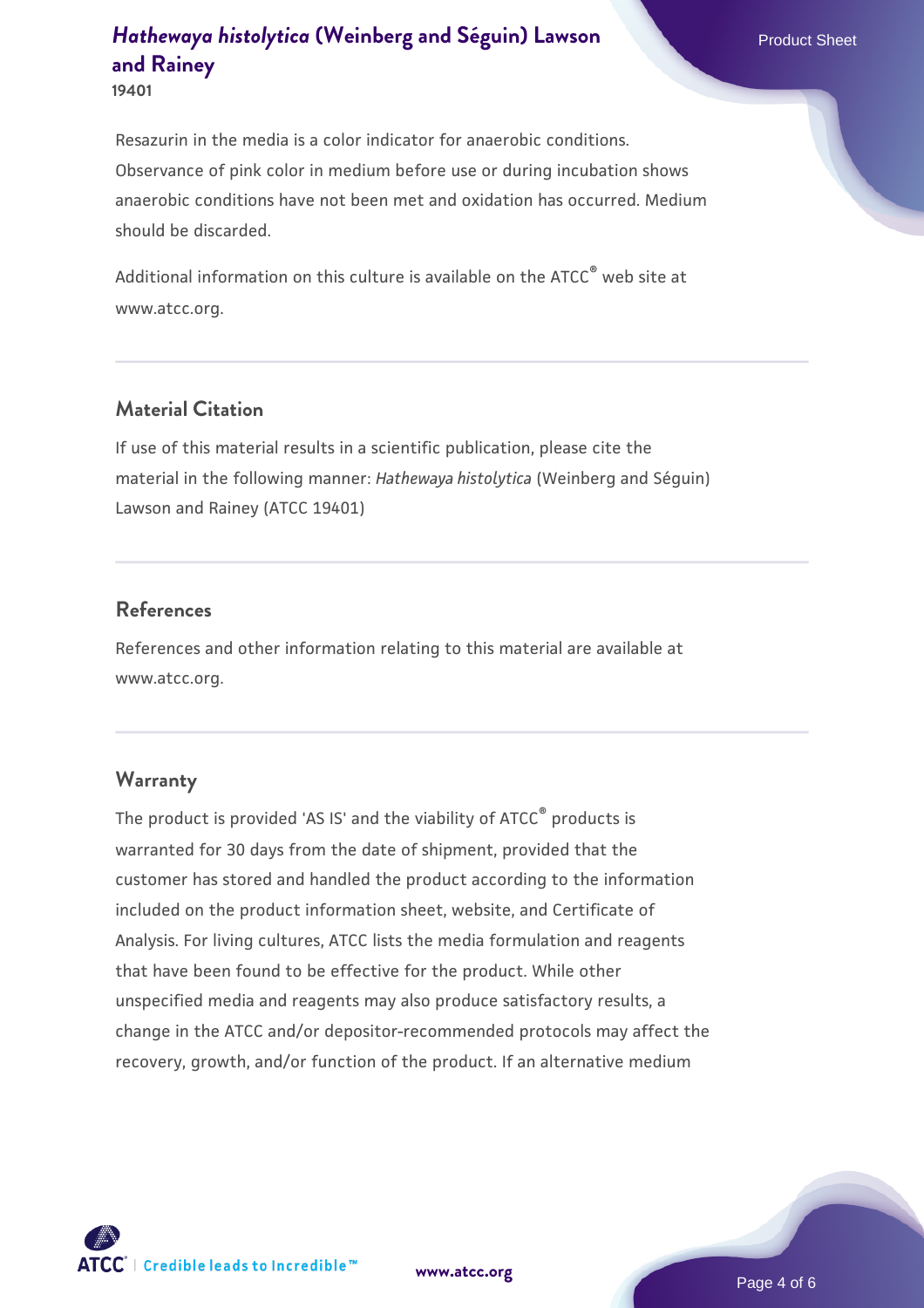#### **19401**

formulation or reagent is used, the ATCC warranty for viability is no longer valid. Except as expressly set forth herein, no other warranties of any kind are provided, express or implied, including, but not limited to, any implied warranties of merchantability, fitness for a particular purpose, manufacture according to cGMP standards, typicality, safety, accuracy, and/or noninfringement.

#### **Disclaimers**

This product is intended for laboratory research use only. It is not intended for any animal or human therapeutic use, any human or animal consumption, or any diagnostic use. Any proposed commercial use is prohibited without a license from ATCC.

While ATCC uses reasonable efforts to include accurate and up-to-date information on this product sheet, ATCC makes no warranties or representations as to its accuracy. Citations from scientific literature and patents are provided for informational purposes only. ATCC does not warrant that such information has been confirmed to be accurate or complete and the customer bears the sole responsibility of confirming the accuracy and completeness of any such information.

This product is sent on the condition that the customer is responsible for and assumes all risk and responsibility in connection with the receipt, handling, storage, disposal, and use of the ATCC product including without limitation taking all appropriate safety and handling precautions to minimize health or environmental risk. As a condition of receiving the material, the customer agrees that any activity undertaken with the ATCC product and any progeny or modifications will be conducted in compliance with all applicable laws, regulations, and guidelines. This product is provided 'AS IS' with no representations or warranties whatsoever except as expressly set forth herein and in no event shall ATCC, its parents, subsidiaries, directors, officers, agents, employees, assigns, successors, and affiliates be liable for indirect, special, incidental, or consequential damages of any kind in connection with or arising out of the customer's use of the product. While reasonable effort is made to ensure authenticity and reliability of materials on deposit, ATCC is